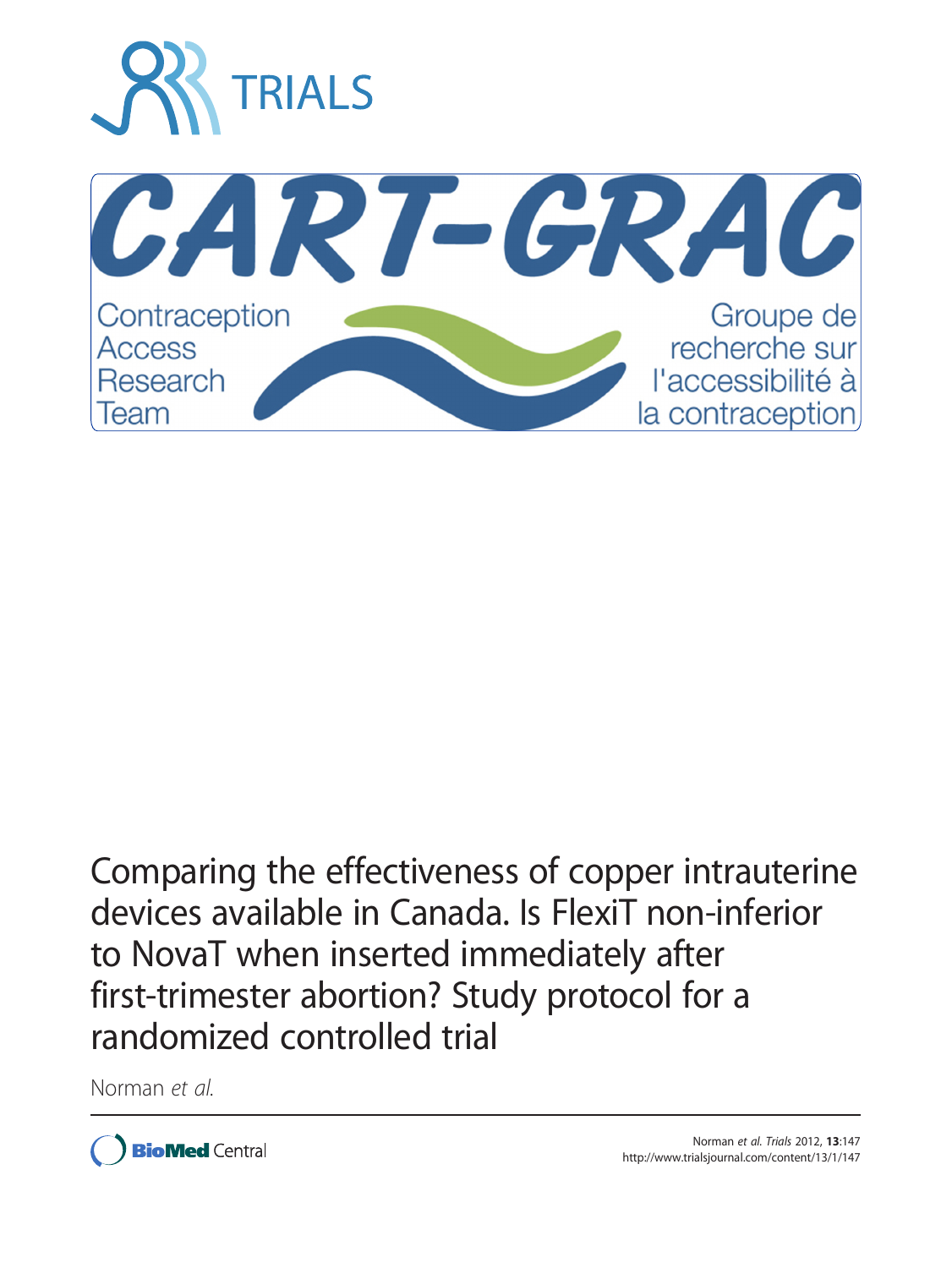## **STUDY PROTOCOL CONSUMING THE RESERVE ACCESS**



# Comparing the effectiveness of copper intrauterine devices available in Canada. Is FlexiT non-inferior to NovaT when inserted immediately after first-trimester abortion? Study protocol for a randomized controlled trial

Wendy V Norman<sup>1,2,3\*</sup>, Jessica L Chiles<sup>1,2</sup>, Caroline A Turner<sup>1,2</sup>, Rollin Brant<sup>1,4</sup>, Andra Aslan<sup>1,2</sup> and Janusz Kaczorowski<sup>1,5</sup>

## Abstract

**Background:** We describe the rationale and protocol for a randomized noninferiority controlled trial (RCT) to determine if the Flexi-T380(+) copper intrauterine contraceptive device (IUD) is comparable in terms of effectiveness and expulsion rates to the most common Canadian IUD currently in use, NovaT-200, when placed immediately after a first-trimester abortion.

Methods/Design: Consenting women choosing to use an IUD after an abortion for a pregnancy of less than 12 weeks of gestation will be randomized to device-type groups to receive immediate post-abortion placement of either a Flexi-T380(+) IUD, a device for which no current evidence on expulsion or effectiveness rates is available, or the Nova-T200 IUD, the only other brand of copper IUD available in Canada at the time of study initiation. The primary outcome measure is IUD expulsion rate at 1 year. Secondary outcomes include: pregnancy rate, method continuation rate, complication rates (infection, perforation), and satisfaction with contraceptive method. A non-intervention group of consenting women choosing a range of other post-abortion contraception methods, including no contraception, will be included for comparison of secondary outcomes. Web-based contraception satisfaction questionnaires, clinical records, and government-linked health administrative databases will be used to assess primary and secondary outcomes.

**Discussion:** The RCT design, combined with access to clinical records at all provincial abortion clinics, and to information in provincial single-payer linked administrative health databases, birth registry, and hospital records, offers a unique opportunity to determine if a novel IUD has a comparable expulsion rate to that of the current standard IUD in Canada, in addition to the first opportunity to determine pregnancy rate and method satisfaction at 1 year post-abortion for women choosing a range of post-abortion contraceptive options. We highlight considerations of design, implementation, and evaluation of the first trial to provide rigorous evidence for the effectiveness of current Canadian IUDs when inserted after first-trimester abortion.

Trial registration: ClinicalTrials.gov Identifier NCT01174225

Keywords: Contraception, Intrauterine device, Intrauterine device expulsion, Contraception effectiveness, Abortion-induced, Therapeutic abortion, Non-inferiority trial, Randomized controlled trial, Canada

\* Correspondence: [wendy.norman@ubc.ca](mailto:wendy.norman@ubc.ca) <sup>1</sup>

<sup>1</sup> Contraception Access Research Team, Women's Health Research Institute,

Vancouver, British Columbia V6H 1G3, Canada

<sup>2</sup>Department of Family Practice, University of British Columbia, Vancouver, British Columbia V6T 1Z3, Canada

Full list of author information is available at the end of the article



© 2012 Norman et al.; licensee BioMed Central Ltd. This is an Open Access article distributed under the terms of the Creative Commons Attribution License [\(http://creativecommons.org/licenses/by/2.0\)](http://creativecommons.org/licenses/by/2.0), which permits unrestricted use, distribution, and reproduction in any medium, provided the original work is properly cited.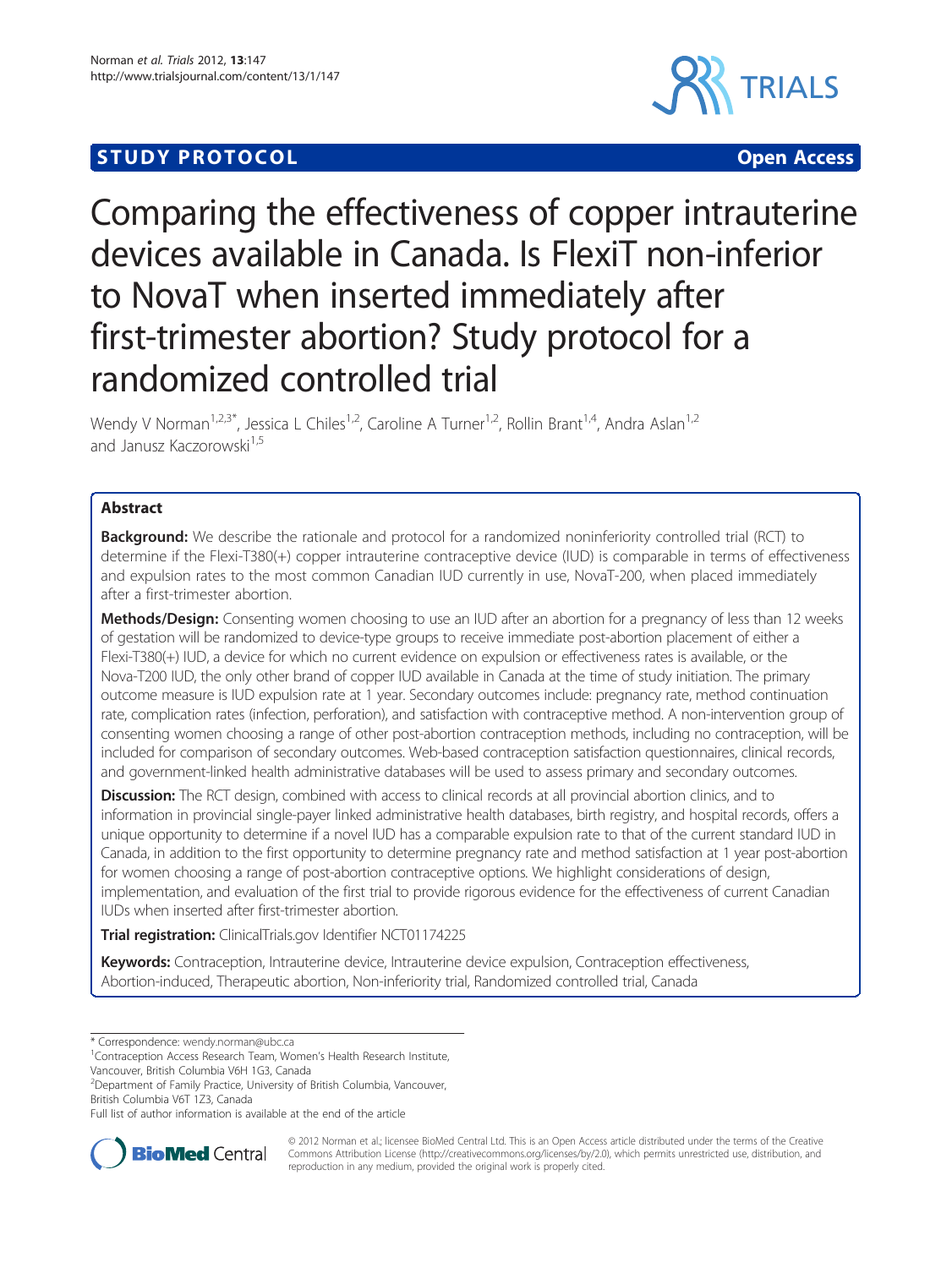## Background

This randomized non-inferiority controlled trial (RCT) will examine the effectiveness of post-abortion contraception by determining whether a new type of copper intrauterine device (IUD) in Canada has a comparable effectiveness and safety profile to the most commonly used Canadian IUD. Clinical experience suggests that expulsion rates may vary significantly between devices, but we have been unable to find any published evidence estimating expulsion rate or pregnancy rate for this new IUD. Our results will provide some evidence of whether the new IUD is comparable with the current standard, and provide the first prospective rigorous evaluation of effectiveness at 1 year for post-abortion contraceptive methods currently available in Canada.

Nearly a third of Canadian women have at least one abortion [\[1](#page-6-0)]. Annually about 100,000 abortions are performed in Canada [[2\]](#page-6-0). In 2009, at least 30.7% of these were repeat abortions [[3\]](#page-6-0). Women having repeat abortions are more likely to be from ethno-cultural minorities, to report problems with a male partner, to have a lower level of education, and to have other children at home [\[4,5](#page-6-0)]. Thus, research to delineate methods to prevent recurrent unwanted pregnancies in this vulnerable population is a high priority. Ames [[6\]](#page-6-0) found a 5-year repeat abortion rate of 9.4% for Canadian women who had an IUD (Flexi-T380(+)<sup>®</sup>; Prosan International BV. Arnhem, The Netherlands) [\[7](#page-6-0)] placed immediately after a first-trimester abortion. However, this retrospective study was only able to determine the recurrent abortion rate of women returning to the index abortion clinic; thus, it is possible that the number of pregnancies was significantly higher than the number of repeat abortions reported. Even so, the reported repeat abortion rate of 9.4% is significantly higher than would be expected based on evidence for the post-abortion effectiveness of a copper IUD [\[8](#page-6-0),[9](#page-6-0)]. Overall 5-year pregnancy rate for IUD users is estimated to be less than 2% [\[10-12](#page-6-0)], or a repeat abortion rate of 35 per 1000 women-years of follow-up for women with other models of IUD placed post-abortion [\[13\]](#page-6-0). Indeed, the placement of copper IUD types available in other jurisdictions as an effective contraception method following a first-trimester (before 12 weeks of gestational age) abortion is well supported by systematic reviews [[8,14\]](#page-6-0).

The only copper IUDs available in Canada at the time this study began were the Nova-T (Nova-T200 $^{\circ\circ}$ ; Bayer Inc, Canada), and two Flexi-T devices (Flexi-T300 $^{\circledR}$  and Flexi-T380(+)<sup>®</sup>; both Prosan International BV) [\[7\]](#page-6-0). Canadian physicians report higher rates of expulsion with the Flexi-T devices  $[6,15]$  $[6,15]$  and yet many prefer the Flexi-T380(+) because evidence supports copper devices with a surface area of 380 mm as being more effective than those with an area of 200 mm [\[10,14,16-19\]](#page-6-0). We found no reports in the literature describing the expulsion rates or effectiveness for the Flexi-T devices, although reported outcomes for NovaT200 are available [[16](#page-6-0)-[19\]](#page-6-0).

This RCT will determine if the Flexi-T380(+) copper IUD (referred to hereafter as 'FlexiT') is comparable with the most common Canadian copper IUD currently in use, the NovaT-200 copper IUD (referred to as the 'NovaT'), when placed immediately after a first-trimester abortion. Additionally, we will report the first rigorous evidence for the effectiveness of, and satisfaction with, the range of post-abortion contraceptive options available to Canadian women.

## Methods/Design

## Study design

This prospective non-inferiority randomized controlled study will recruit women at the time of an abortion at gestational age of less than 12 weeks (first trimester). Consenting women choosing to use an IUD post-abortion will be randomized to type of device, and women choosing other post-abortion contraceptive methods, or no method of contraception, will be enrolled in a non-intervention, observational arm. Primary outcome will be rate of expulsion at 1 year. Secondary outcomes will include rates for pregnancy; complications such as infection or perforation; continuation of, and satisfaction with, the chosen contraceptive method as determined at 1, 2, 3, 4 and 5 years; and expulsion rate for each type of copper IUD at 2, 3, 4 and 5 years.

## Sample-size justification for comparing expulsion rates for the NovaT and FlexiT

Our aim in this non-inferiority study is to provide evidence that the expulsion rate for the Flexi-T does not exceed that of the Nova-T by more than 10%. The rationale for this choice rests on the assumption that the detection rate for IUD expulsions is at least 85% [\[20](#page-6-0)], which implies that the loss in efficacy of a device due to expulsions is less than 0.15 times its expulsion rate, and correspondingly, that any difference in efficacy between devices is less than 0.15 times the difference in expulsion rates. Thus differences of 10% in expulsion rates translate into differences in efficacy of 1.5% or less.

We calculated power calculations for non-inferiority testing following the approach described by Blackwelder [\[21](#page-6-0)] using the on-line calculator provided by S. Patten [\[22](#page-6-0)].

Our null hypothesis is:

H<sub>0</sub>: FlexiT expulsion rate  $\geq$  NovaT expulsion rate + 10%.

This formula requires specification of the problem in terms of success proportions (that is, those not experiencing expulsion by 1 year). We will assume the rate of those not experiencing expulsion will be 96% for the Nova-T [\[17](#page-6-0)-[19\]](#page-6-0) and 92% for the Flexi-T. Thus, we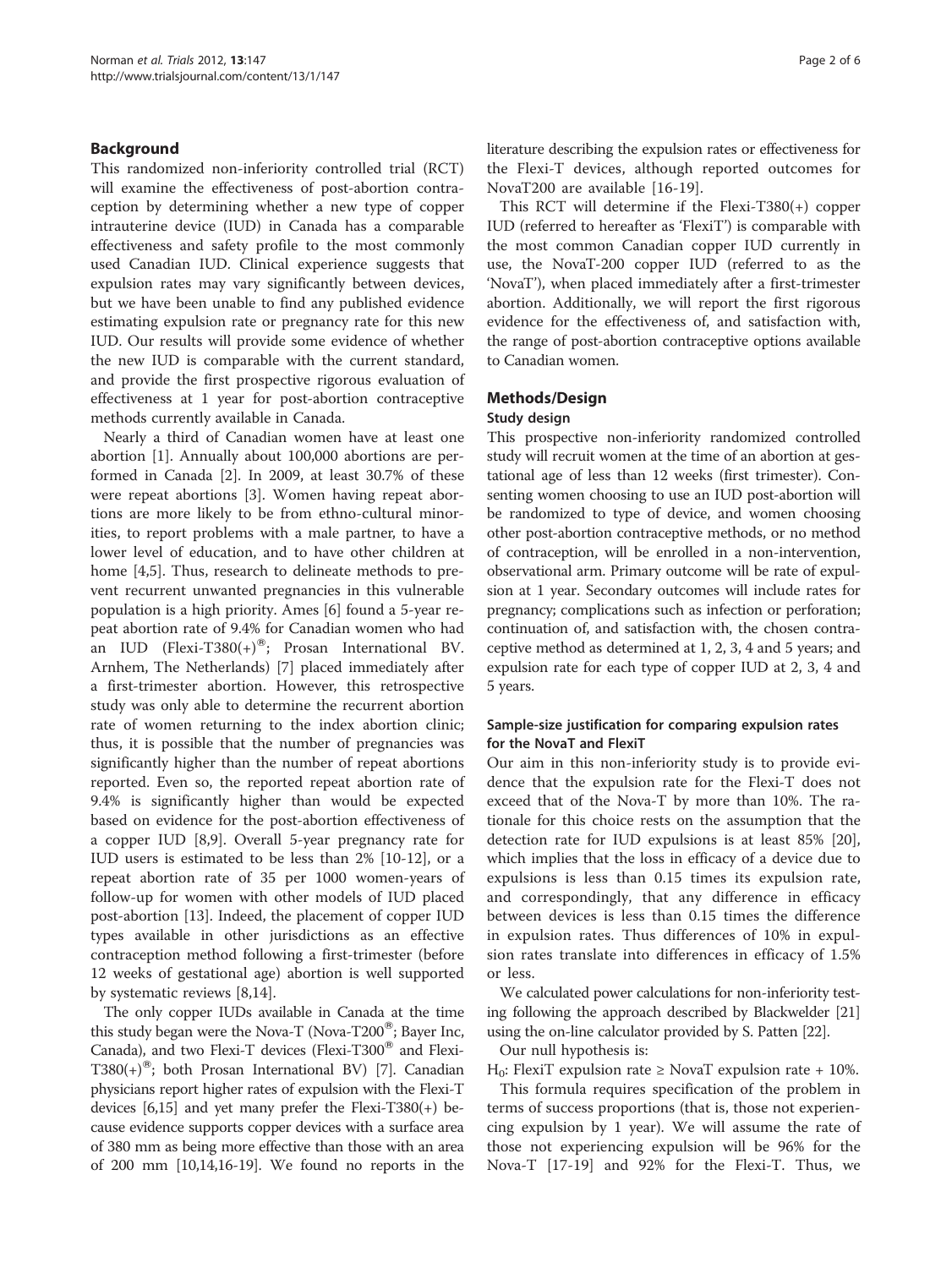require a sample size of 192 per group to attain 80% power at  $α = 0.05$  to detect a difference in expulsion rates exceeding 10%. We will enroll a total of 400 women, a sufficient number to allow for changes to intention to leave the province and thus loss to follow-up using the health administrative databases. This recruitment will ensure the final sample is at least the 384 women required to test the null hypothesis that FlexiT has a significantly inferior (higher) expulsion rate compared with the NovaT.

Thus, our recruitment will include 400 women who choose to have IUDs and consent to be randomized to either the Flexi-T (200 women) or the Nova-T (200 women), and a further 200 who decide to not to use intrauterine contraception, who will be enrolled as a non-intervention comparator group. Therefore, a total of 600 women will be recruited.

The study clinic (see 'Recruitment facility', below) provides abortions to about 700 women meeting the entry criteria each year, and based on our previous research in this setting [\[23\]](#page-6-0) we expect 40% of eligible women to choose an IUD, and 80% of these to enroll in IUD groups. Target enrollment is anticipated at 22 months.

## Inclusion criteria

All women at participating study sites who have completed informed consent for an abortion at less than 12 weeks gestational age (as determined by ultrasonography) and who are residents of the Canadian province of British Columbia (BC) enrolled in the universal provincial medical services plan are eligible to participate. Additionally, those who have chosen to use an IUD for post-abortion contraception are eligible to be randomized to the device groups. The study has no minimum age criteria for enrollment.

## Exclusion criteria

Women are not eligible if they intend to move from BC within the next year, if they intend to conceive within 1 year, or if they are currently enrolled in another clinical trial. The contraindications to the use of an IUD are also exclusion criteria.

- Uterine cavity anomalies causing distortion of the endometrial canal including fibroids of more than 50 mm, excluding repaired uterine septum.
- Wilson's disease.
- Current untreated pelvic inflammatory disease, cervicitis, or lower genital tract infection.
- Undiagnosed abnormal uterine bleeding.
- Known uterine or cervical malignancy or cervical dysplasia.
- Bacterial endocarditis.
- Established immunodeficiency (HIV positivity is not an exclusion unless immunodeficiency is present).
- Acute malignancies affecting blood or leukemias.<br>• Recent trophoblastic disease with raised levels of
- Recent trophoblastic disease with raised levels of human chorionic gonatotropin.

Post-randomization exclusion factors for women in the randomized groups include perforation or excessive bleeding at the time of their abortion, failure to undergo the abortion procedure for any reason, or a uterine anomaly detected at the time of the abortion procedure. These exclusions are designed to be only those that, in real-life clinical practice, would preclude a woman from being able to use an IUD as an immediate method of contraception.

## Recruitment facility

Recruitment for this study will be undertaken at a teaching-hospital outpatient abortion service in the Canadian province of British Columbia (BC).

## Enrollment process

All women presenting at the study clinic for an abortion of a pregnancy before 12 weeks gestational age will receive information via the research study web page [[24](#page-6-0)] at the time they book their appointment, and a study information brochure upon check-in. All women will undergo a post-abortion contraception information session with a trained clinic nurse who is not part of the research staff, and the women will decide upon their contraceptive method of choice before they are asked if they wish to participate in the study. Interested potential participants will then be referred for an information session with a trained women's health research assistant (RA). The RA will explain all study procedures, answer all questions, and complete the informed consent process with women before the time of their abortion, including establishing preferred personal contact methods to ensure follow-up. Enrolled women will complete an intake version of the contraception satisfaction questionnaire (CSQ) on site. We have previously described the development and use of the CSQ [\[23](#page-6-0)]. Briefly, this is a detailed instrument eliciting the effectiveness of, degree of satisfaction with, and adverse effects experienced for the range of contraceptive methods available in Canada. The CSQ has been adapted from a published instrument [\[25,26\]](#page-6-0) for use in post-abortion studies. It has been translated into the three most common non-English languages in our study population, and piloted for accuracy and cultural sensitivity. This trial has been registered at ClinicalTrials.Gov (Identifier: NCT01174225).

Participants choosing a copper IUD will be randomized to receive either the Flexi-T or the Nova-T. Stratified (that is, separate) randomization lists in sequential blocks of sizes of eight will be generated for parous and nulliparous women. Allocation will be performed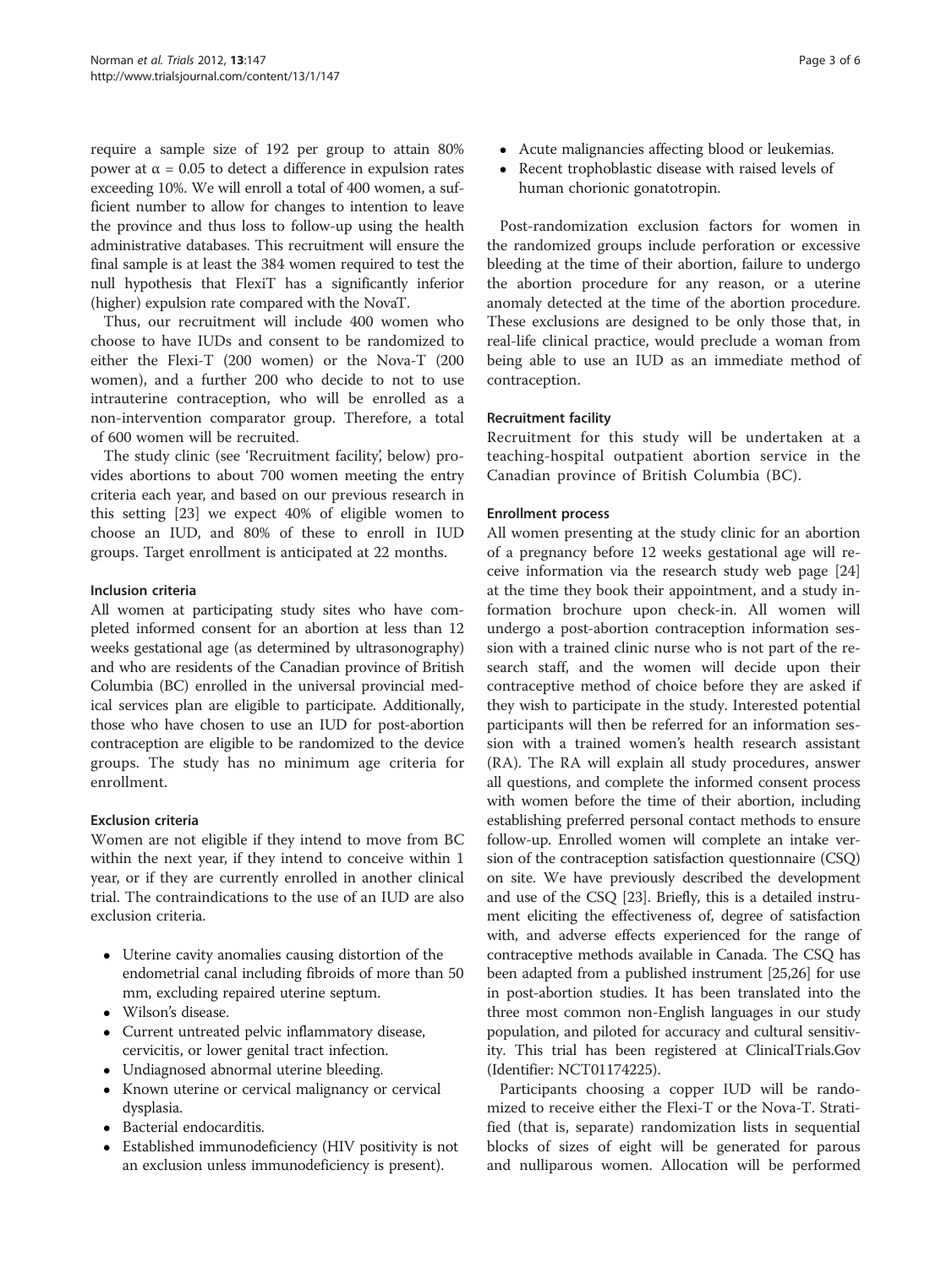remotely using a Canadian on-line randomization service (http://www.randomize.net [\[27\]](#page-6-0)), to maintain strict concealment. Staff will be kept unaware of the randomization design and of stratification factors involved, to mitigate the potential for unblinding of individual blocks. For women choosing an IUD, the study device determined by the randomization will be inserted by their surgeon immediately after the abortion and before the worman leaves the procedure or operating room. Blinding of the surgeon or the woman receiving the IUD is not possible, as the IUDs are distinct in appearance. Even once in situ, these two devices have a differing number and consistency of strings palpable at the cervical os. Following standard clinic protocol, all women will undergo PCR testing for chlamydia and gonorrhea before their abortion, and receive 2 g metronidazole as a single observed dose as prophylaxis against postoperative infection [\[28\]](#page-6-0). Women deemed to be at higher risk of a sexually transmitted infection (STI) [[28](#page-6-0)] and those with positive PCR results will receive 1 g of azithromycin as well. A post-placement ultrasound image of the IUD in situ will be recorded.

Participants choosing no contraception and all other methods of contraception will receive normal instructions from the facility physician for implementation of their contraceptive method, undergo the same STI testing and prophylaxis protocol, and complete an intake CSQ before leaving the abortion facility.

Enrolled participants will complete the subsequent CSQ either by mail or as a web-based questionnaire at 3, 6, and 12 months post-abortion. User-friendly internet-based and paper-based formats are available for each of the four most common languages spoken in our study population.

All recruited women will receive reimbursement for their time in the form of a gift certificate at enrollment and for each completed CSQ submitted. In addition, women choosing to be randomized to an IUD arm will receive their device free of charge.

## Outcome determination

Primary outcome determination will be through data obtained from the provincial government health administrative databases and from the CSQ to determine the expulsion rate for each group at 1 year. Permission will be obtained from participants to use personal health numbers (the unique identifiers used in these databases) and date of birth to search these databases, detailing all subsequent care received in BC within the subsequent year (including IUD removals and re-insertions, and prescriptions for alternate forms of birth control; information on subsequent pregnancies such as miscarriages, abortions, or deliveries; and any hospital re-admissions, surgery or prescriptions dispensed for antibiotics, which may indicate possible complications). The CSQ will collect data on expulsion of IUD, effectiveness of and satisfaction with the contraceptive method and insertion timing assigned, any removal of the IUD, any change to contraceptive method or intention to conceive, any interval pregnancies and their outcomes, and any adverse events. Using both the databases and the CSQ methods for outcome determination over a period of 5 years (the device life for the IUDs) we will determine, with a close to perfect follow-up rate, the intention to treat (ITT) effectiveness of post-abortion contraception in Canada.

## Ethical considerations

This study has received institutional review board approval from the University of British Columbia-Children's and Women's Research Ethics Board (H10-00798) and the Interior Health Authority Research Ethics Board (2010-034).

Analysis Primary outcome will be examined as expulsion rate at 1 year for women randomized to receive the FlexiT device compared with women randomized to a NovaT. Secondary outcomes will be examined annually over the 5-year period using an ITT framework for both randomized and non-intervention groups, and will include: pregnancy rate, rate for continuation of method, adverse events (such as infection or perforation), outcomes of those participants who were chlamydia-positive at the time of abortion, and satisfaction with contraceptive method chosen and expulsion rate for years 2 to 5.

## Analysis methods

Because our aim is to examine expulsion rates and establish the non-inferiority (within a margin of 10%) of the Flexi-T compared with the NovaT, the primary analysis will be based on an upper (one-sided) 95% confidence limit for the difference in expulsion rates (FlexiT rate minus NovaT rate). Non-inferiority will be inferred if the confidence limit value is less than 10%. This simple approach is valid so long as no systematic difference in follow-up occurs between groups. As a check, we will also conduct analysis to account for partial follow-up. Because our outcome definition is essentially composite and the relevant risk periods differ by components, Kaplan-Meier estimates for each component event will be determined, and composite estimates will be obtained by summing the estimated cumulative event rates (calculated as 1 minus the survival function) at the time points indicated in our operational definitions. Confidence intervals around the difference in these estimates will be calculated using the bootstrap method.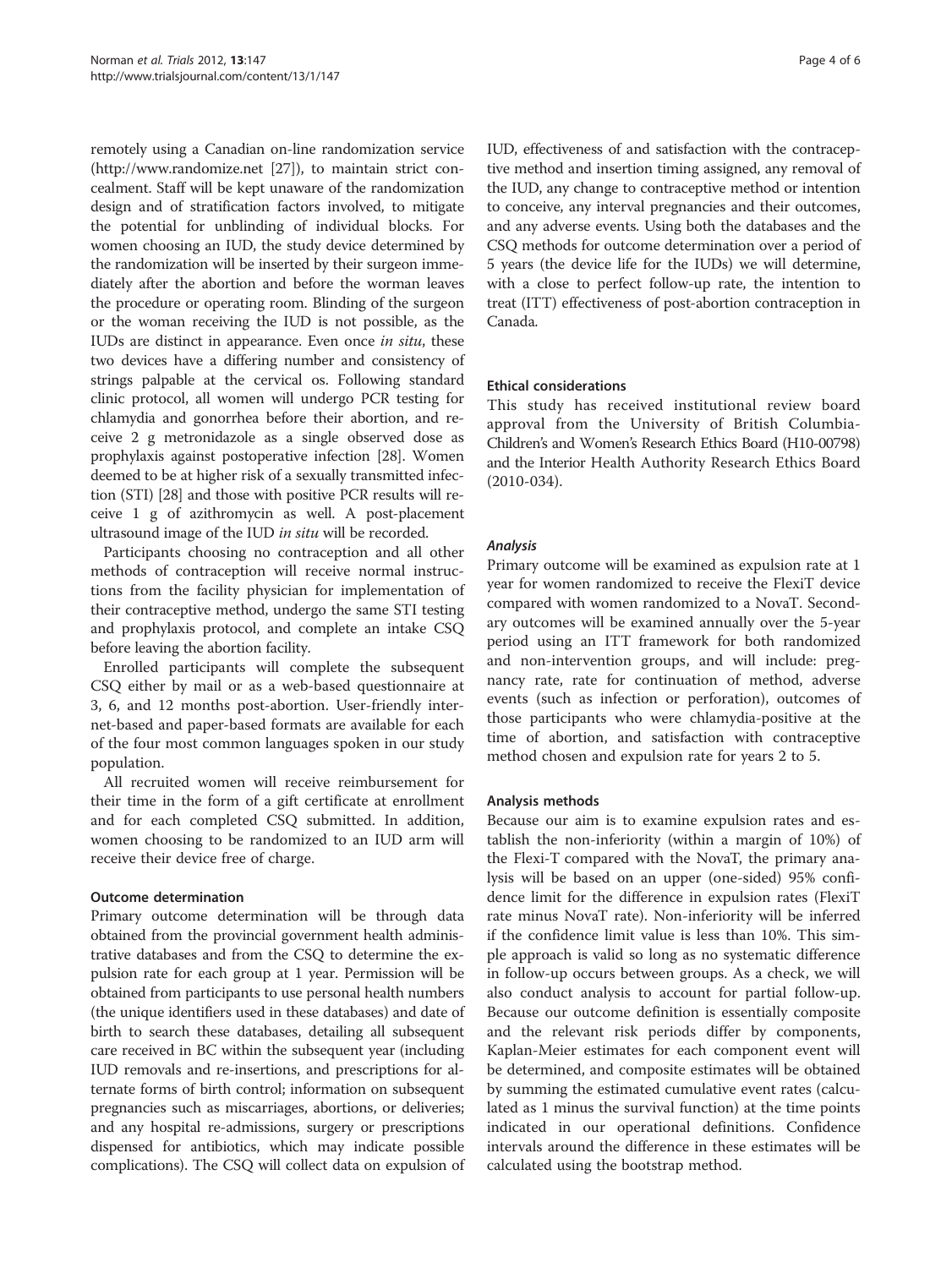Rates for all secondary outcomes will be calculated in an ITT framework for events occurring within 1year and within successive years following the abortion, and for pregnancy events, those associated with a conception within a year or successive years. Outcomes will be determined using the CSQ, direct access to clinical follow-up visit records, and billing and procedure coding data from the administrative health-system databases. Multivariate logistic regression will be used to examine demographic, socioeconomic, and obstetric factors in relationship to primary and secondary objectives.

## Survey analysis

The quantitative data from the CSQ will be analyzed using descriptive and correlational statistics. The CSQ contains several scales, providing composite scores that can be used to indicate differences in the secondary outcomes. Open ended questions will be analyzed through content analysis, focusing on key topics.

## **Discussion**

## Anticipated limitations

Owing to our exclusion criteria, we will recruit only women who do not intend to conceive within the first year after enrollment. Nevertheless, in this study population with an anticipated mean age of 24 years, we fully anticipate that some women will change their intent to conceive over the first and subsequent study years. We will account for this in two ways. First we ask at each CSQ interview (3, 6, and 12 months) about the participant's intent to conceive, and second, we will assume that randomization will distribute those who have intended pregnancies within the study period evenly to both arms of the study.

Most women will be aware when an IUD expulsion occurs [[20](#page-6-0)], and should it occur, will make arrangements for alternative contraception. This alternative contraception may be a replacement device or a change in contraceptive method. Each participant will be provided with a toll-free number enabling them to contact the principal investigator (WVN) at any time. In addition, the study team will monitor follow-up visits, CSQs, government medical plan billings, and prescription records of alternative contraception prescribed or an IUD removed or inserted. In this manner, we believe we will be able to estimate device expulsion rate with a fair degree of accuracy. To reflect usual contraceptive conditions most accurately in the event of an expulsion, we are not providing a free replacement device. We have stratified at randomization for parity, as this may be a confounding factor in expulsion.

## Contribution

This is the first study to determine the expulsion rate for the FlexiT380(+) IUD, and to determine if it is noninferior to the standard IUD available in Canada, the Nova-T 200, for post-abortion contraception. In addition, this study will provide the first ITT evidence on outcomes for a wide range of contraceptive methods currently available in Canada, including consumer satisfaction, method continuation, and pregnancy rates at 1 year post-abortion. Understanding of satisfaction and effectiveness for common contraceptive options will better inform efforts to prevent recurrent unintended pregnancy among Canadian women.

## Trial status

This trial is currently open for enrollment, with the first enrollments having commenced on 5 October 2010. Enrollment in the non-intervention group (those women not choosing to use an IUD) has been slower than expected but full enrollment is anticipated in late 2012.

## Abbreviations

BC0: British Columbia a province in Canada; CSQ: Contraception satisfaction questionnaires; FlexiT380 and Flexi T: Copper Intrauterine Device ("Flexi-T380 (+)" <sup>W</sup> Prosan, The Netherlands); IUD: Intrauterine device; NovaT200 and NovaT: Copper Intrauterine Device ("Nova-T200" ® Bayer Inc, Canada); PCR: Polymerase chain reaction; RCT: Randomized controlled trial; UBC: University of British Columbia; WHRI: Women's health research institute.

## Competing interests

The authors declare that they have no competing interests.

## Authors' contributions

WN, JK, RB, CT, and JC made substantial contributions to conception and design of this study. WN and AA will contribute to acquisition of data, and all authors will contribute to the analysis and interpretation of data. WN, JK, RB, CT, JC and AA drafted the protocol and protocol manuscript, and all authors contributed to critical revision for important intellectual content. All authors have read and approved the final manuscript.

## Authors' information

All authors work within the Contraception and Abortion Research Team of the University of British Columbia (UBC). This team is supported by the Women's Health Research Institute (WHRI) of British Columbia Women's Hospital and Health Centre, Vancouver, Canada. WVN was supported by the Clinician Scholar's Program within the UBC Faculty of Medicine at the time of study inception, and is currently supported as a "Strategic Training Fellow in Interdisciplinary Primary Health Care Research" by the Canadian Institutes of Health Research Strategic Training Program – Transdisciplinary Understanding and Training on Research – Primary Health Care.

## Acknowledgements and funding

Funding for this study is primarily through a large grant from the Society of Family Planning (SFP) [29]. The views and opinions expressed are those of the authors and do not necessarily represent the views and opinions of SFP. Additionally, pilot study work was supported by a Sue Harris Family Practice Research Grant from the WHRI. Infrastructure support for this study is provided by the WHRI, the Women's Services Clinic of Kelowna General Hospital, Kelowna, BC, and the Department of Family Practice, Faculty of Medicine, UBC.

## Author details

<sup>1</sup>Contraception Access Research Team, Women's Health Research Institute, Vancouver, British Columbia V6H 1G3, Canada. <sup>2</sup>Department of Family Practice, University of British Columbia, Vancouver, British Columbia V6T 1Z3,